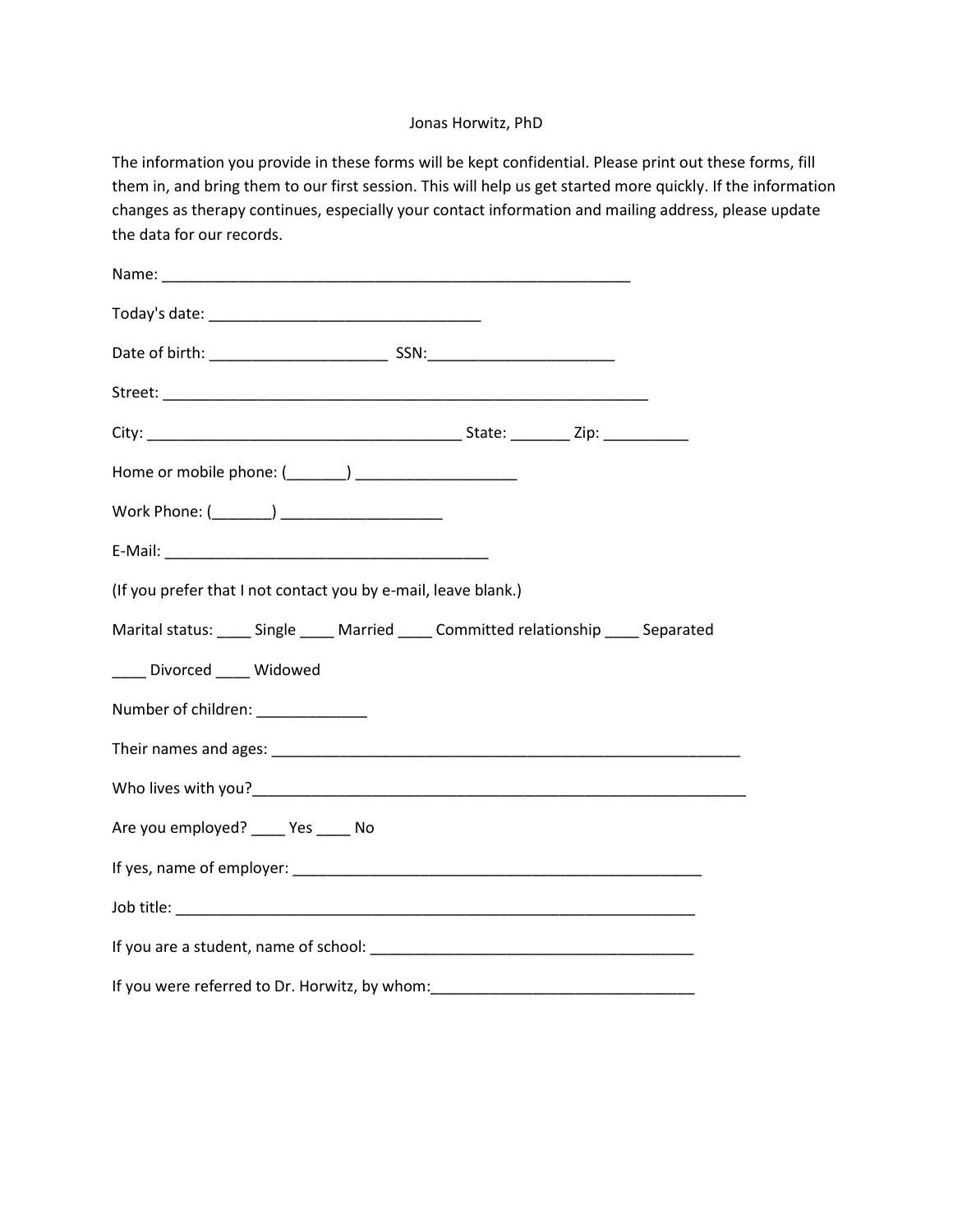Brief Mental Health History:

Have you previously been in therapy? \_\_\_\_ Yes \_\_\_\_ No

If yes, name of the therapist and approximate dates of service:

Have you ever been hospitalized for mental health reasons? \_\_\_\_ Yes \_\_\_\_ No

\_\_\_\_\_\_\_\_\_\_\_\_\_\_\_\_\_\_\_\_\_\_\_\_\_\_\_\_\_\_\_\_\_\_\_\_\_\_\_\_\_\_\_\_\_\_\_\_\_\_\_\_\_\_\_\_\_\_\_\_\_\_\_\_\_

If yes, please give the name of the hospital, approximate dates, and why you were hospitalized:

Have you ever been prescribed psychiatric medication? \_\_\_\_ Yes \_\_\_\_ No

If yes, who was the prescribing physician, and what medicines were prescribed:

\_\_\_\_\_\_\_\_\_\_\_\_\_\_\_\_\_\_\_\_\_\_\_\_\_\_\_\_\_\_\_\_\_\_\_\_\_\_\_\_\_\_\_\_\_\_\_\_\_\_\_\_\_\_\_\_\_\_\_\_\_\_\_\_\_

\_\_\_\_\_\_\_\_\_\_\_\_\_\_\_\_\_\_\_\_\_\_\_\_\_\_\_\_\_\_\_\_\_\_\_\_\_\_\_\_\_\_\_\_\_\_\_\_\_\_\_\_\_\_\_\_\_\_\_\_\_\_\_\_\_

\_\_\_\_\_\_\_\_\_\_\_\_\_\_\_\_\_\_\_\_\_\_\_\_\_\_\_\_\_\_\_\_\_\_\_\_\_\_\_\_\_\_\_\_\_\_\_\_\_\_\_\_\_\_\_\_\_\_\_\_\_\_\_\_\_

\_\_\_\_\_\_\_\_\_\_\_\_\_\_\_\_\_\_\_\_\_\_\_\_\_\_\_\_\_\_\_\_\_\_\_\_\_\_\_\_\_\_\_\_\_\_\_\_\_\_\_\_\_\_\_\_\_\_\_\_\_\_\_\_\_

\_\_\_\_\_\_\_\_\_\_\_\_\_\_\_\_\_\_\_\_\_\_\_\_\_\_\_\_\_\_\_\_\_\_\_\_\_\_\_\_\_\_\_\_\_\_\_\_\_\_\_\_\_\_\_\_\_\_\_\_\_\_\_\_\_

\_\_\_\_\_\_\_\_\_\_\_\_\_\_\_\_\_\_\_\_\_\_\_\_\_\_\_\_\_\_\_\_\_\_\_\_\_\_\_\_\_\_\_\_\_\_\_\_\_\_\_\_\_\_\_\_\_\_\_\_\_\_\_\_\_

\_\_\_\_\_\_\_\_\_\_\_\_\_\_\_\_\_\_\_\_\_\_\_\_\_\_\_\_\_\_\_\_\_\_\_\_\_\_\_\_\_\_\_\_\_\_\_\_\_\_\_\_\_\_\_\_\_\_\_\_\_\_\_\_\_

\_\_\_\_\_\_\_\_\_\_\_\_\_\_\_\_\_\_\_\_\_\_\_\_\_\_\_\_\_\_\_\_\_\_\_\_\_\_\_\_\_\_\_\_\_\_\_\_\_\_\_\_\_\_\_\_\_\_\_\_\_\_\_\_\_

\_\_\_\_\_\_\_\_\_\_\_\_\_\_\_\_\_\_\_\_\_\_\_\_\_\_\_\_\_\_\_\_\_\_\_\_\_\_\_\_\_\_\_\_\_\_\_\_\_\_\_\_\_\_\_\_\_\_\_\_\_\_\_\_\_

Are you taking any other medications? \_\_\_\_ Yes \_\_\_\_ No

If yes, please list them and give the name of the prescribing physician:

How is your current health, in general?

\_\_\_\_ Very good \_\_\_\_ Good \_\_\_\_ Satisfactory \_\_\_\_ Poor

List any physical or health problems you are currently experiencing:

Do you use alcohol or recreational drugs? \_\_\_\_ Yes \_\_\_\_ No

If yes, please give frequency and amounts: